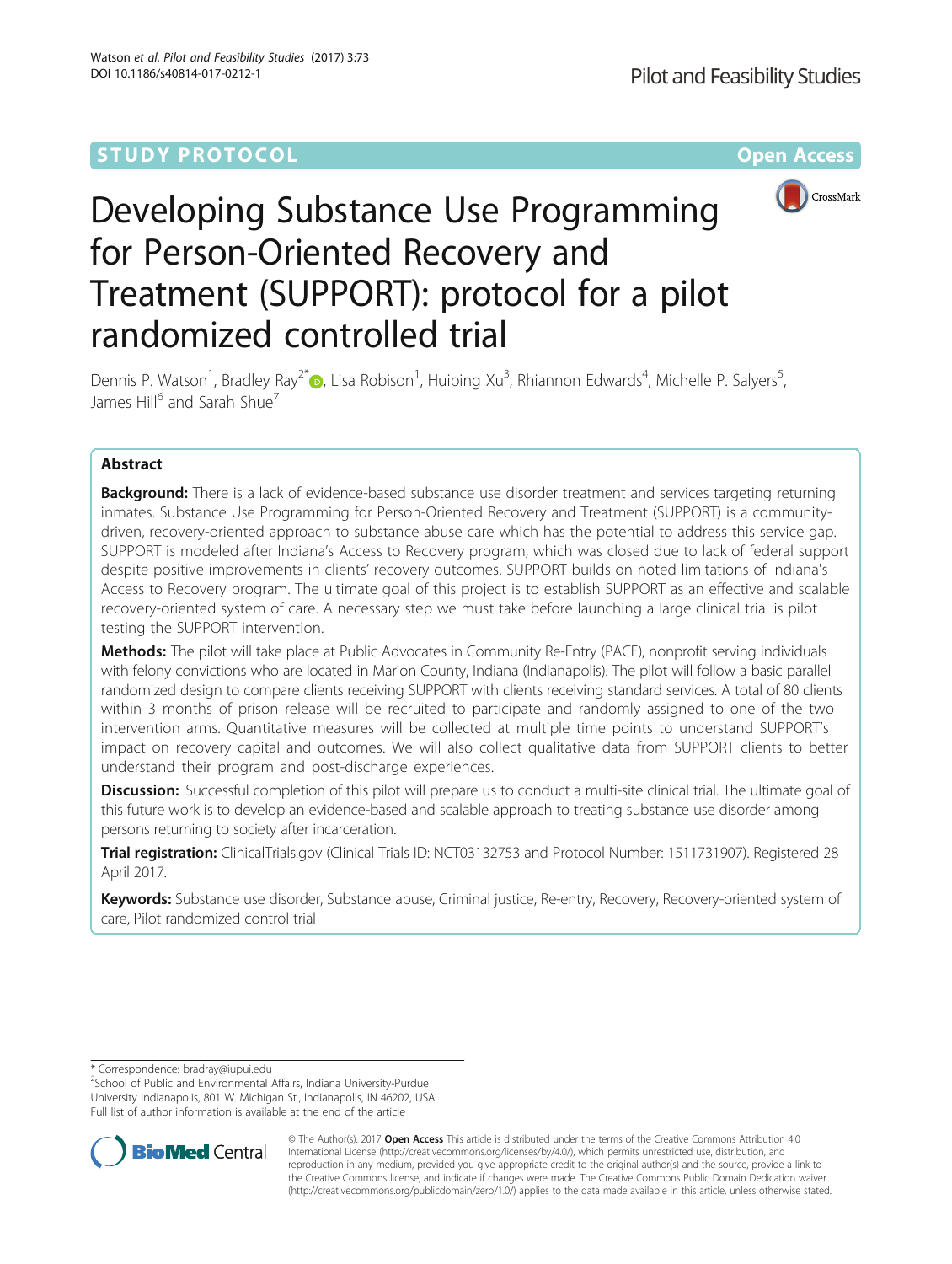# Background

Substance use is a growing concern in the US criminal justice system, as incarcerated adults and those on community supervision have significantly higher rates of substance use disorder (SUD) than the general population. Indeed, over half of all inmates meet the criteria for drug dependence, and nearly three quarters report using drugs regularly prior to incarceration [[1](#page-7-0)–[3](#page-7-0)]. While many prisons offer some type of treatment, as much as 85% of the inmate population with SUD never receive clinical services [[2](#page-7-0), [4\]](#page-7-0). Moreover, SUD treatment offered to inmates is rarely evidencebased and is therefore insufficient to address needs of those with the most severe substance use issues [[5](#page-7-0)–[7](#page-7-0)]. SUD has been demonstrated to negatively impact a number of outcomes for inmates after release from prison including mental and physical health and criminal recidivism [\[5](#page-7-0), [8](#page-7-0)–[11](#page-7-0)].

The vast majority of criminal justice interventions for SUD are aimed at offenders prior to incarceration (e.g., drug treatment courts) and do not fit within a recovery paradigm [\[5](#page-7-0), [9, 11\]](#page-7-0). Recovery-oriented service models emphasize such factors as empowerment and consumer choice [\[12](#page-7-0), [13](#page-8-0)], and there is evidence that behavioral health services emphasizing these factors lead to positive outcomes for clients [\[14](#page-8-0)–[17](#page-8-0)]. Compatible with the recovery paradigm, though not well tested to date, the recovery-oriented system of care (ROSC) approach for returning inmates offers clients a choice in service participation and aims to strengthen both internal and external aspects of recovery capital [\[18](#page-8-0), [19\]](#page-8-0). A ROSC provides client-focused, strength-based addiction care through a network of comprehensive treatment and recovery supports [\[18](#page-8-0), [20](#page-8-0)], which make long-term recovery more likely [\[20, 21](#page-8-0)]. Support services often include nonclinical services (e.g., peer mentoring, support groups, employment assistance, and/or housing services) aimed at developing recovery capital through a holistic approach that considers the individual, family, and community [\[22, 23](#page-8-0)]. Support services can be driven by peers or professionals and offer a solution to the lack of chronic care models by supporting self-management and sustainable treatment [[24](#page-8-0)]. By merging recovery support with client choice, a ROSC facilitates reduced substance use and abstinence through individualized treatment plans that address clients' developmental stages of recovery and systematic needs [\[20](#page-8-0)]. Ultimately, this approach serves as a system-level solution within a community or state that aims to help clients not only achieve abstinence but to make significant progress in other areas of life [[25\]](#page-8-0), as the RSOC model is well-suited to develop sustainable supports and life-long skills that are transferable to natural settings and promote personal development [[19, 26\]](#page-8-0).

Based on a ROSC model, Substance Use Programming for Person-Oriented Recovery and Treatment (SUPPORT) was developed in response to the need for more comprehensive post-release substance use services. SUPPORT is based on Indiana's Access to Recovery (IN-ATR) program, which was closed in 2014 after 7 years due to lack of continued federal backing [\[27, 28\]](#page-8-0) despite local evaluation results demonstrating improvement in client recovery outcomes [[29](#page-8-0)–[31\]](#page-8-0). SUPPORT's goals closely mirror IN-ATR in that they aim to develop flexible, comprehensive, and client-centered recovery services. The primary mechanisms through which SUPPORT will accomplish its goals include (1) services delivered by a certified peer recovery coach (i.e., person with lived experience in recovery who assists others in their recovery), (2) recovery-focused treatment plans developed around each client's chosen goals, and (3) payment vouchers clients can use to access support services to meet their goals. Differentiating SUP-PORT from its predecessor program IN-ATR, it will be administered by a community-based entity (rather than the state) and will focus exclusively on returning inmates within 3 months of prison release (IN-ATR had a wider eligibility that included pregnant women, military personnel, and methamphetamine users). Additionally, services will be delivered for a full year (ATR was 6 months) and by a certified peer recovery coach. Finally, vouchers will be able to cover a wider array of supports and services than they were in IN-ATR. These modifications are based on both the need to develop SUPPORT without government backing and lessons learned from the evaluation of IN-ATR.

Figure [1](#page-2-0) presents a model demonstrating how SUP-PORT is expected to affect outcomes. By increasing options available to clients through its expanded infrastructure and flexible services, the program improves a clients' sense of agency (i.e., control) over their recovery. The increased agency thus improves motivation to participate in treatment and supportive services, as well as other aspects of recovery capital (e.g., social support and self-efficacy). Improved social capital reduces barriers to recovery and leads to improved recovery outcomes. The model also asserts that improved recovery capital and services should support the individual through a relapse (should relapse happen) and reflects process-based definitions central to current recovery-oriented policy [[13](#page-8-0), [32\]](#page-8-0). Though it is clear several influences converge to determine outcomes of SUD treatment, there is significant evidence to confirm mainstream addiction models face limitations in design and fail to provide treatment options to support sustained recovery management, particularly for those reentering the community following incarceration [\[33](#page-8-0)–[35\]](#page-8-0).

The need for development and research related to the ROSC approach is highlighted by the significant lack of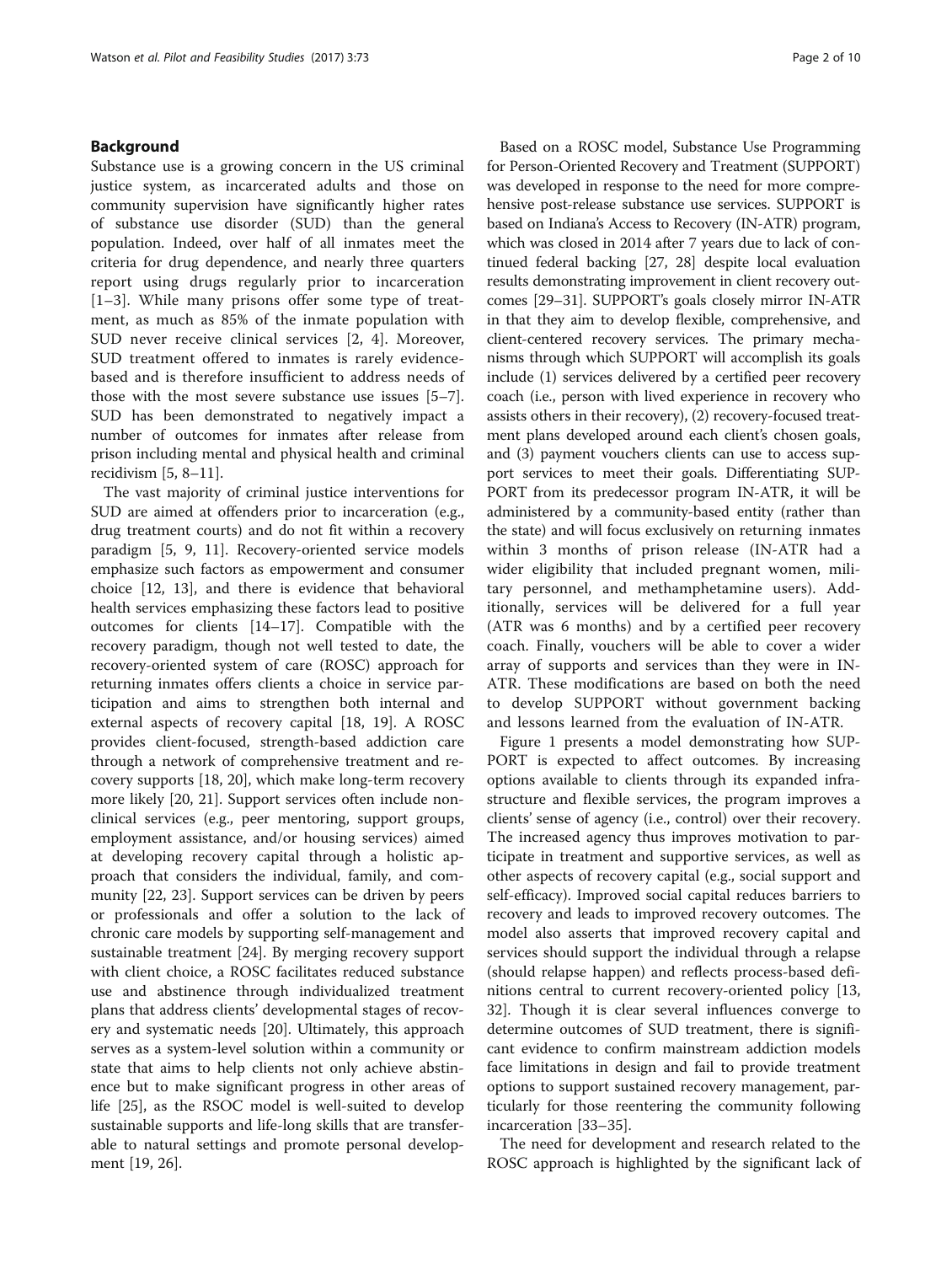<span id="page-2-0"></span>

peer-reviewed research conducted on ATR despite the more than \$200 million that was spent on the program. Those peer-reviewed studies that have been published demonstrate improvements in such factors as substance use, SUD treatment retention, recidivism, and Medicaid savings [[31, 36, 37\]](#page-8-0). While this is encouraging, these studies—including the evaluation of IN-ATR [\[31](#page-8-0)]—were post hoc and observational in their approach, making it difficult to determine the extent to which ATR was directly responsible for outcomes. The current study seeks to develop a stronger evidence base for ROSC programs through a randomized trial of SUPPORT. The pilot described below is our first step in this process.

# Methods

This pilot study will follow a parallel, randomized design comparing SUPPORT to treatment as usual (TAU) [\[38](#page-8-0)]. The pilot is part of a larger study with additional development and feasibility aims, which are not described here. The primary goals of the pilot are to (a) establish feasibility of instruments and protocols, (b) obtain necessary information to determine the sample size for the subsequent larger trial through comparisons between SUPPORT and TAU client outcomes, and (c) identify key program elements and processes to assist us in hypothesis refinement to guide future work.

## Study setting

The pilot will be conducted at Public Advocates in Community Re-Entry (PACE), a nonprofit that provides services to individuals with felony convictions in Marion County, Indiana—the largest county in the state and home to Indianapolis, the state capital. PACE has provided re-entry services for over 55 years. Their services are divided into four distinct categories: transitional, employment, addiction, and pre-release services. It is the only former IN-ATR agency in Marion County specializing in a re-entry population.

# Eligibility criteria

All clients who are over the age of 18, who have a SUD, are within 3 months of prison release, and are no longer incarcerated (in a prison, jail, or work release facility) will be eligible for study participation. Sex offenders will be excluded from the pilot, as they face greater barriers to community integration and experience higher levels of supervision while on parole, which have the potential to confound results during a small-scale pilot.

# Intervention arms

Clients will be assigned to one of the two groups: (1) SUPPORT or (2) TAU. Figure [2](#page-3-0) depicts how clients will move through the intervention arms.

# Support

Clients assigned to the experimental group will be offered 12 months of SUPPORT services at PACE with a recovery coach. The recovery coach will guide the SUPPORT client through their recovery, offering guidance and support, while coordinating their treatment services, including support services. The SUPPORT program will provide clients with up to \$700 worth of vouchers (depending on client's stated goals and identified barriers) to cover the cost of the additional flexible support services over the 12 months of program enrollment. Additional voucher funding, up to \$300, will be available to the client at the request of the recovery coach should additional resources be deemed necessary for them to meet the goals of their recovery plan. Vouchers can be used to cover support services in the following areas: housing (permanent and transitional), employment services (training, placement, and readiness), substance use treatment, transportation, childcare, educational or vocational services, and aftercare planning.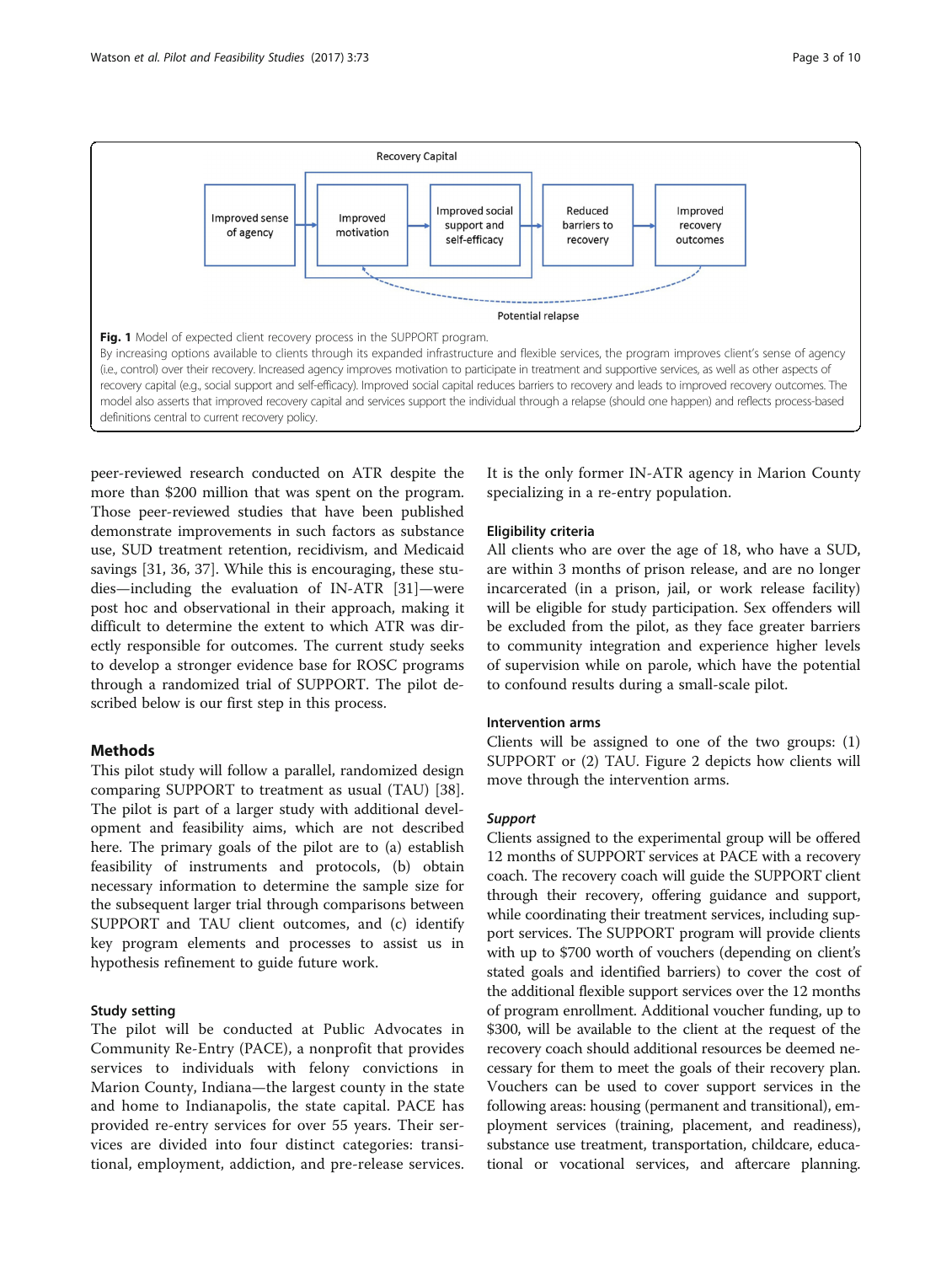<span id="page-3-0"></span>

Clients will not be responsible for keeping track of their vouchers; rather, the recovery coach will track all voucher spending and will assist the client in choosing appropriate services and monitoring service completion.

# Treatment as usual

Clients in the TAU group will have fewer options than those in SUPPORT; specifically, they will not receive vouchers to access support services such as transportation and housing and will only receive standard case management and substance use counseling, which is more prescriptive and less intensive than the recovery coach services provided through SUPPORT.

# Measures

Demographic and background information on all clients will be collected at baseline, including date of birth, gender, race/ethnicity, sexual orientation, housing history, education, employment history, past involvement in addiction recovery and treatment, and criminal history. Data reflecting the constructs agency/self-determination, recovery capital (treatment motivation, social support/ networks, and self-efficacy), and recovery-related outcomes (as depicted in Fig. [1\)](#page-2-0) will also be collected.

We will administer a six-question subscale from the Self-Determination Scale to measure agency and selfdetermination. The subscale measures perceived choice by presenting subjects with two opposing statements labeled "A" (e.g., "I always feel like I choose the things I do.") and "B" (e.g., "I sometimes feel that it's not really me choosing the things I do."). The subject is asked to rate which question they agree with more using a Likert scale ranging from 1 (only "A" feels true) to 5 (only "B" feels true). The introduction to the instrument will be modified to instruct clients to answer questions as they relate to their recovery treatment and services. The instrument has demonstrated reliability and predictive validity [\[39\]](#page-8-0).

Treatment motivation will be measured using the Treatment Motivation Questionnaire, a 26-item instrument with demonstrated reliability and construct validity [[40\]](#page-8-0). The questionnaire measures the attitudes about treatment and reasons for entering the treatment by asking the respondent to indicate how true each statement is  $(1 = not at all true to 7 = very true)$ ; the statements are grouped into three subscales: external reasons, internal reasons, and help-seeking.

Social support/networks will be measured using the Health Matters Social Network Battery, which contains eight questions that generate names of subjects' social networks with whom they discuss important matters and health [\[41](#page-8-0)]. We will develop a third namegenerating question to elicit names of individuals the respondent speaks to regarding substance use and substance use recovery. Data on other characteristics and attributes of persons named in the generator will also be collected (e.g., basic demographics, relationships between network members, and drug use attitudes and behaviors).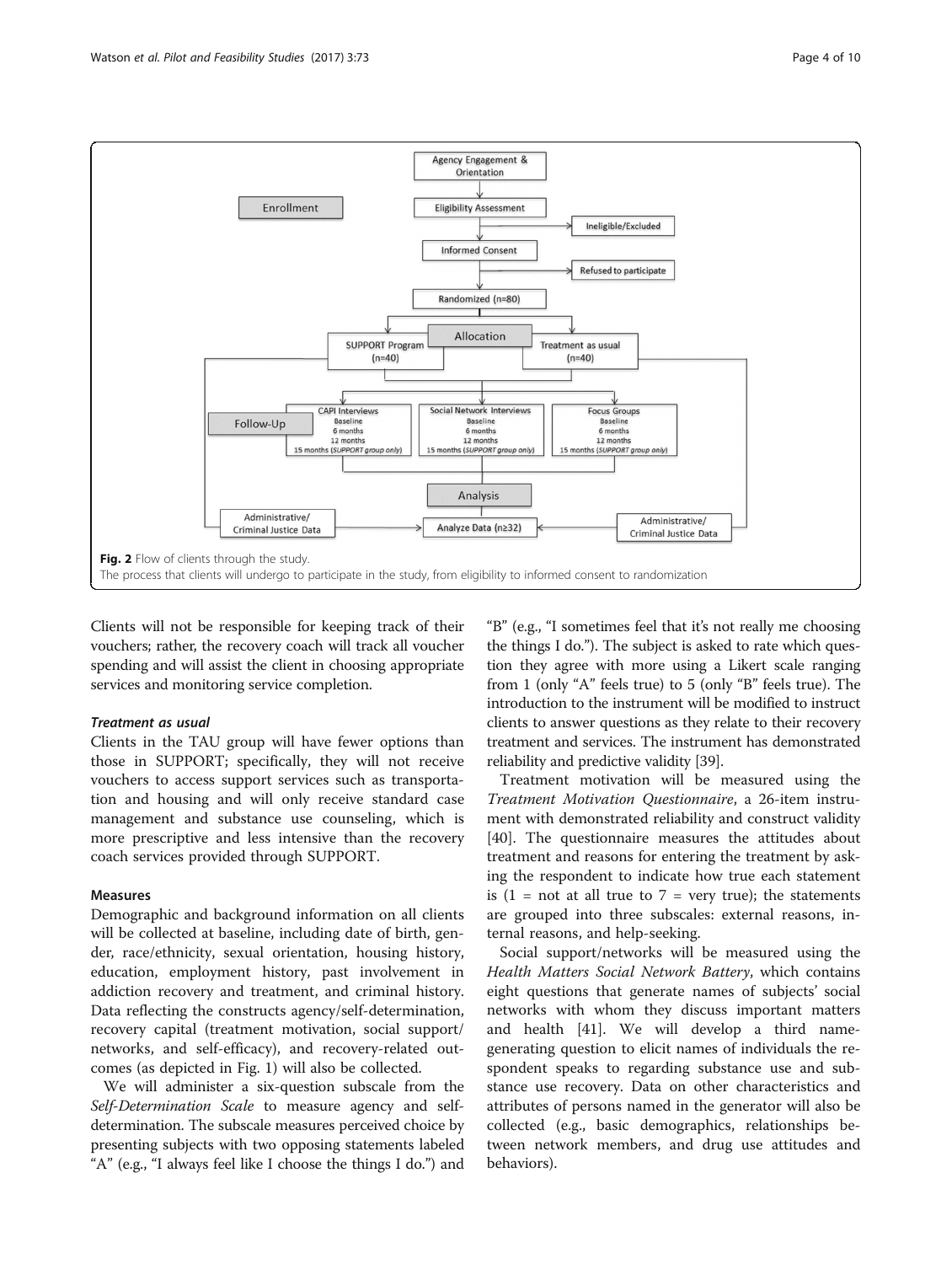Finally, self-efficacy will be measured using the General Self-Efficacy Adult Protocol, which is a ten-item instrument measuring the degree to which individuals feel they can overcome challenges and accomplish tasks/goals in their lives. Items are scored on a 4 point scale  $(1 = not at all true to 4 = exactly true)$ and summed to yield the final composite score with a range from 10 to 40 [\[42](#page-8-0)]. The measure has been widely used for over 2 decades and has demonstrated consistent reliability [[43\]](#page-8-0).

## Outcome measures

We will use several measures to capture a variety of recovery-related outcomes. Our primary outcomes of substance use and abstinence will be measured using 12 items from the National Survey on Drug Use and Health [[44](#page-8-0)] on the frequency of use for tobacco, alcohol, sedative, tranquilizers, painkillers, stimulants, marijuana, cocaine, crack, hallucinogens, inhalants, heroin, and prescription medications. Regarding secondary outcomes, to measure incremental progress toward recovery, we will use the Stages of Change Readiness and Treatment Eagerness Scale (SOCRATES), a 19-item instrument that assesses readiness to change behaviors in relations to substance use [[45](#page-8-0)] by asking respondent to indicate level of agreement from 1 (No! strongly disagree) to 5 (Yes! strongly agree). The instrument has demonstrated reliability and convergent and predictive validity [\[46, 47](#page-8-0)]. To measure quality of life, we will use, the *current quality of life scale*, developed by the US Centers for Disease Control and Prevention, which consists of four questions aimed at measuring a respondent's perceived health-related (both mental and physical) quality of life in the past 30 days [[48](#page-8-0)].

Administrative data will capture several other secondary outcomes. To measure criminal history, we will capture data on all arrests, convictions, and periods of incarceration beginning 1 year before the client's enrollment in the study through the end of the project. This will include county-level jail data and statewide prison records. Specific information collected will include a description of the crime committed to determine crime types (e.g., person, property, and drug-related), dates of each offense, and dates for commitment and release from incarceration in either jail or prison. We will also use PACE's administrative data to capture housing status/stability, education/employment, income, physical and mental health status, and self-reported attendance at faith-based and self-help recovery groups as additional recovery-related outcomes.

Finally, we will also collect qualitative data from SUP-PORT participants through focus groups aimed at developing an understanding of clients' experience of SUPPORT, and how it may have assisted them in overcoming barriers to recovery to assist us in further verifying the theoretical model depicted in Fig. [1.](#page-2-0)

#### Sample size

A total of 80 clients will be recruited for participation in this pilot, which is slightly above the high end of the range of recommendations for a minimally acceptable pilot sample [[49](#page-8-0)–[51](#page-8-0)]. Participants will be randomized 1:1 to the SUPPORT pilot and treatment as usual, resulting in approximately 40 clients randomized to SUP-PORT and 40 to usual care. The pilot sample size was determined to have a margin of error of 4 days for the estimation of the difference in the number of days of illicit drug use (our primary outcome) between subjects in the SUPPORT program and those in the usual condition after 1 year of SUPPORT programming at the 95% confidence level using the two independent sample  $t$ test. This sample size calculation was based on a conservative assumption that the standard deviation of days of illicit drug use at baseline is 9, which was derived based on the pilot data that show a standard deviation of 8.4 days at baseline.

#### Recruitment

Trained research assistants will recruit clients for the participation during PACE's standard orientation. Once research assistants determine a client's eligibility, they will inform them of the opportunity to participate in the pilot study, describe the SUPPORT program services and, for those who agree to participate, obtain informed consent.

### Confidentiality

To protect confidentiality, we will assign each participant a subject identification number that will only be connected to their name on a file on the first author's personal server. The identification number will be used on all data collection components, including questionnaires, qualitative transcriptions, and criminal records. All completed informed consent documents and audio will be stored separately in a locked file cabinet in a locked office. All electronic data (quantitative and qualitative transcriptions) will be stored on a secured network and server maintained by the research staff behind a university firewall.

#### Group assignment

We will use a random number generator to develop a pre-established list that will determine which intervention arm a client is placed in based on the point at which they enter the program [[52](#page-8-0)]. Prior to meeting clients for enrollment, research assistants will receive data collection packets labeled with a pre-established identification number and containing a concealed card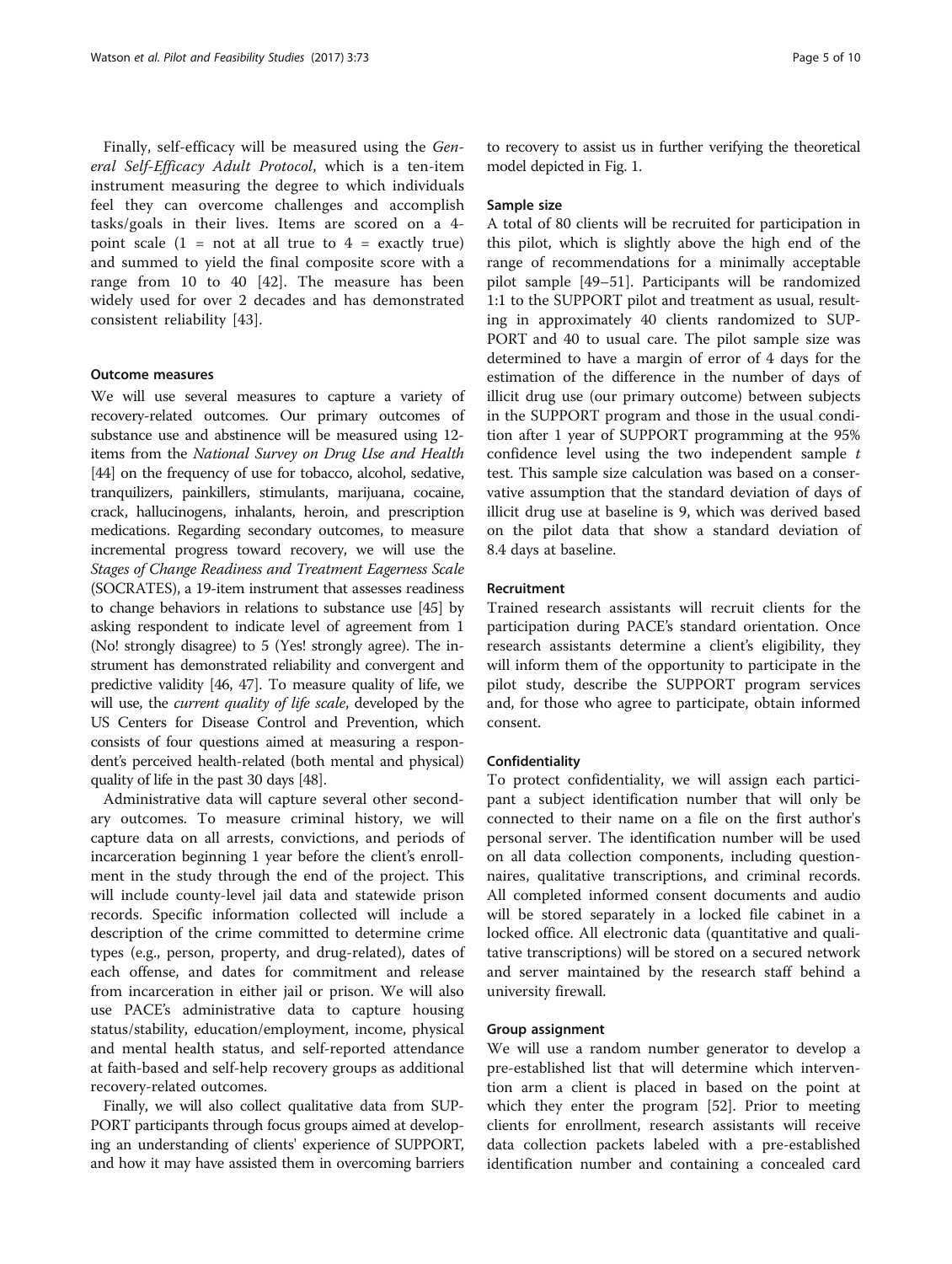with the group assignment that has been randomly preassigned to the identification number. After the baseline assessment to determine eligibility, the client will be asked to consent to participate in the study; if they consent, the research assistant will open the envelope containing the card and notify the client of their group assignment.

## Data collection procedures

In addition to obtaining consent, research assistants will collect data using a computer-assisted personal interview (CAPI) [[53](#page-8-0), [54\]](#page-8-0) (i.e., individual interviews assisted by computer technology) in the Research Electronic Data Capture (REDCap) system [\[55\]](#page-8-0). Each research assistant will have a tablet computer to access the interview. The research assistant will sit with the participant in a private room and read all questions out loud. The research assistant will collect all necessary demographic and service data, as well as the questions related to agency/self-determination, treatment motivation, self-efficacy, substance use frequency, and quality of life. At the beginning of the interview, the research assistant will remind the participant that the researchers are the only ones who will have access to their answers to these questions. Interviews will be conducted at baseline and 6 and 12 months to understand the change in outcomes over time. For the SUPPORT group only, research assistants will conduct an additional interview at 15 months to understand retention of treatment effects 3 months post-discharge. This process is estimated to take between 60 and 90 min. We will provide all clients with \$30 for each interview. Should a client recidivate while enrolled in the study, no data collection will occur while the client is incarcerated. Clients will also be entered into a drawing for one of the two \$100 visa gift cards at each data collection point.

Structured social network interviews will also be conducted by a trained research assistant at the time of enrollment and again at 6 and 12 months. For the SUP-PORT group only, research assistants will conduct an additional social network interview at 18 months. The total data collection time for these interviews will be between 45 and 60 min depending on the number of individuals in the client's network. Clients will receive \$30 for taking part in each of these interviews. Research team members will also conduct focus groups with SUPPORT clients after their 15-month CAPI. We will conduct between five and eight focus groups with five to ten participants each. Focus groups will last between 60 and 90 min and will be audio-recorded. We will pay the client \$30 for each focus group participant. Finally, we will work with our partner organizations' administrators to identify and collect any administrative data not collected in the CAPI interview system and link it with data in the REDCap system (Table [1](#page-6-0)).

# Client retention

The research team will work with PACE staff to locate and retain clients in the study. PACE retained and was able to complete federally required data collection for over 80% of the IN-ATR clients they served, which is sufficient for our purposes. Research assistants will contact these individuals to schedule their CAPI and social network interviews and make sure they are completed.

# Data analysis

We will calculate the acceptance rate for all eligible individuals asked to participate in the study and the retention rate for all study participants. Mean and standard deviation will be computed for continuous variables and frequency, and the proportion will be computed for categorical variables. Due to the pilot nature of the study, we will focus on confidence interval estimation related to outcomes, and all hypothesis testing regarding group differences will be exploratory [[56](#page-8-0)]. The effect of SUPPORT on client recovery outcomes will be summarized using 95% confidence intervals. In addition, we will use the mixed-effects model, where measures at follow-up visits are considered as the dependent variable, and the baseline outcome measure will be adjusted as a covariate. The clustering effect of repeated measures within a subject will be accommodated using a subject-specific random effect. We will also include time of measurement and treatment group in the model, as well as the interaction between these two variables to allow differential longitudinal patterns for subjects receiving the SUPPORT program and those receiving TAU. Time of measurement will be considered as a categorical variable to accommodate the possible nonlinearity of the longitudinal pattern. Effect of the SUPPORT program relative to TAU will be estimated based on the model. We choose to use the mixed-effects model because of its flexibility in handling repeated measures and missing data. We will perform sensitivity analysis to examine the extent to which results are affected by the missing data. Analysis based on complete cases, last observation carried forward (implying no change over time), and mean imputation will be performed. We will compare the results based on these models to the mixed-effects model results.

Our analysis of social network data will focus on the overall characteristics of the network (e.g., density and centrality) and the quality of different relationships in the network [[57, 58](#page-8-0)]. We will carry out the first step of this analysis in EgoNet network analysis software [[59](#page-8-0)], a software package for the analysis of social network data. In a second step, we will compare the outcomes for each of the network variables for the two groups. Regarding recidivism, we conduct pre-posttests to look at changes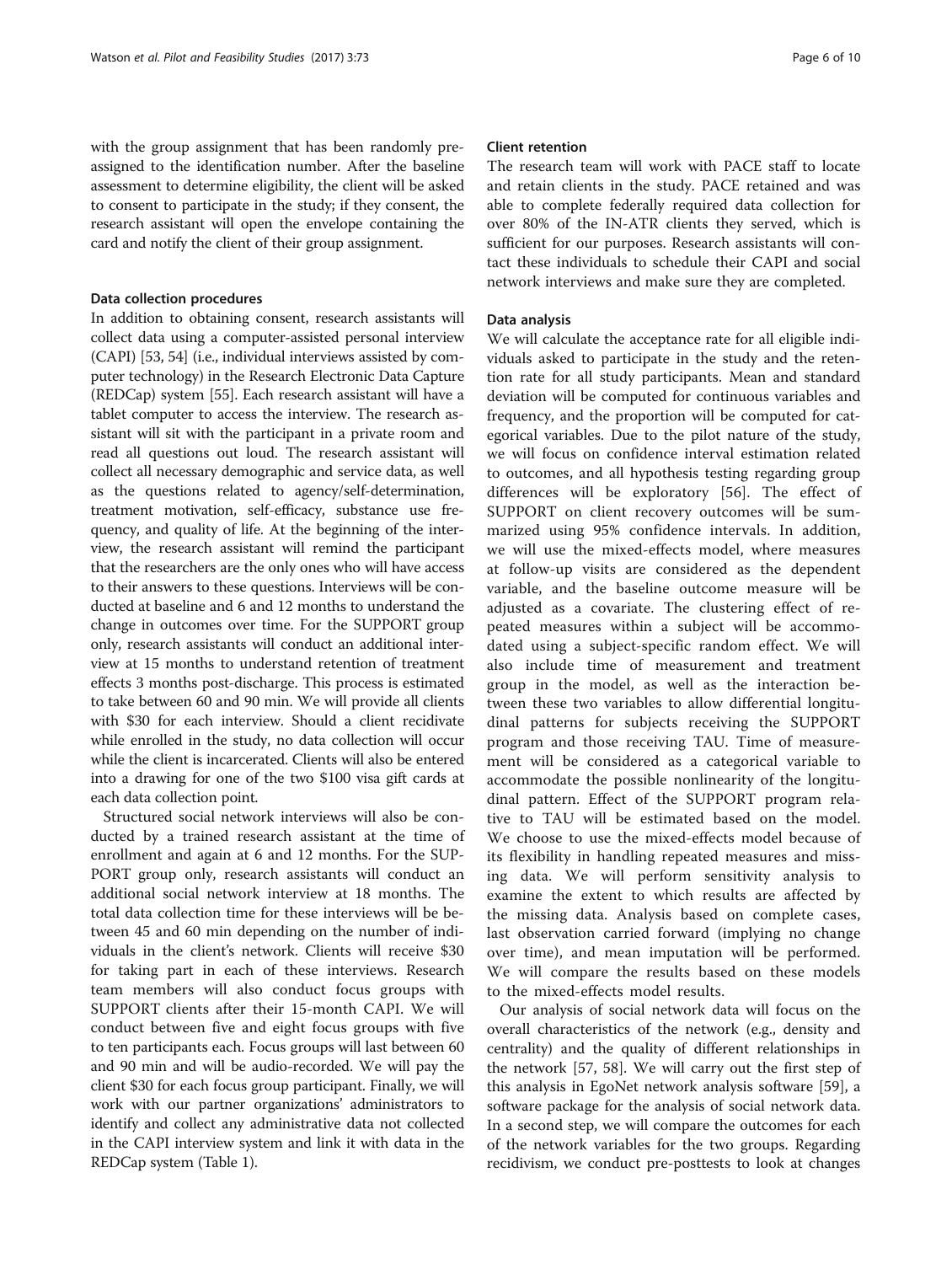| Data collection method                      | <b>Measures</b>           | Enrollment       | 6 months         | 12 months        | 15 months          |
|---------------------------------------------|---------------------------|------------------|------------------|------------------|--------------------|
| Structured interview (CAPI)                 | Recovery-related outcomes | All participants | All participants | All participants | SUPPORT group only |
| Structured interview                        | Social networks           | All participants | All participants | All participants | SUPPORT group only |
| Recidivism and administrative<br>data pulls | Public records            | All participants | All participants | All participants | All participants   |
| Focus groups                                | Qualitative data          | n/a              | n/a              | n/a              | SUPPORT group only |

<span id="page-6-0"></span>Table 1 Data collection schedule for participants

Research assistants will screen clients, consent them, assign them to SUPPORT or comparison groups, and collect data using a computer-assisted personal interview at baseline and 6 and 12 months to understand the change in outcomes over time. Research assistants will also conduct an interview at 15 months with clients assigned to the SUPPORT group to understand retention of treatment effects 3 months post-discharge. Researchers will conduct structured social network interviews within 1 week of the client's entrance in the study and at 12 months. We will conduct focus groups with SUPPORT clients after their 15-month interview. We will conduct between five and eight focus groups with five to ten participants each. We will attempt to recruit all SUPPORT clients for focus groups. We will collect publically available data on recidivism from two websites operated by the Indiana Department of Corrections and the Marion County Jail using subjects' name and date of birth and work with PACE administrators to identify and collect any service data not collected in the interview system and link it with data system

in number of days clients spent incarcerated prior to the study enrollment to post-enrollment. For this analysis, we will examine 6- and 12-month pre-post for both the treatment and control group. Using Fisher's exact test and between-group tests, we will consider whether there are differences in the likelihood of any criminal recidivism between the treatment and control group. We will also estimate event history models using Cox regression survival analysis to model the time to recidivism while controlling for covariates and repeated measures of various intermediate and collateral outcomes to consider the impact of participation in the program and of treatment characteristics on the likelihood of and length of time to recidivism. Finally, we will also be examining the differences between the TAU and SUPPORT group on our primary outcome variable (substance use), as well as other recovery measures, and will use similar models as those noted above to conduct subgroup analysis to explore associations to our main outcome measures.

Analysis of focus group data follows a method of inductive coding outlined by Thomas where themes are identified as they pertain to the primary research questions [\[60\]](#page-8-0). We will determine saturation at the point when there is no longer any incremental learning in relation to the research questions as we move between data and theory [[61\]](#page-8-0). We will use MAXQDA qualitative data analysis software to facilitate the analysis process [\[62](#page-8-0)]. As a final step in the analysis, we will triangulate qualitative findings and quantitative results to enhance their validity and assist in refining our hypotheses for the subsequent trial [[56, 63\]](#page-8-0).

#### Data safety and monitoring plan

To protect patient confidentiality and ensure participant safety, we will hold monthly meetings with PACE staff and conduct preliminary analyses of the data (at 6, 12, and 15 months) to monitor client withdraws and complaints, as well as to ensure participant safety and identify any significant negative outcomes or unintended consequences associated with SUPPORT involvement or the research protocols. The Principal Investigators will verify the accuracy and completeness of data collection and safety reports throughout the entire study period.

## **Discussion**

There is currently a lack of sufficient community-based SUD interventions tailored for returning inmates that provide support services necessary for overcoming barriers associated with re-entry (e.g., food, transportation, clothing, and housing) [\[64](#page-8-0)]. Indeed, there are currently no interventions listed within the National Registry of Evidence-Based Programs and Practices targeting this population [\[65](#page-8-0)]. This pilot is a first step in developing an effective ROSC model for SUD treatment and services for returning inmates. The development of such an intervention is also in the best interest of policymakers, providers, and clients. While national and state policies have recently moved toward criminal justice reforms encouraging implementation of a continuum of recoveryoriented, evidence-based interventions in the criminal justice system [[66](#page-9-0), [67\]](#page-9-0), there remains a lack of adequate programming for returning inmates with SUD. Additionally, the project will increase general scientific knowledge related to recovery-oriented services—an area of research that is currently lacking [[68](#page-9-0)–[70](#page-9-0)]—as well as provide justification for the expenditure of resources on other ROSC models to prevent them from suffering the same fate as ATR.

Assessment of the feasibility of protocols to advance to the subsequent trial will hinge on our ability to obtain a study recruitment rate above 60% and a participant retention rate above 70% (goals based on our prior experience the IN-ATR program, as well as our expectation that potential modifications to improve participant satisfaction with the study and intervention protocols will be needed based on learning during the pilot). Following this pilot, semi-structured phone interviews will be conducted with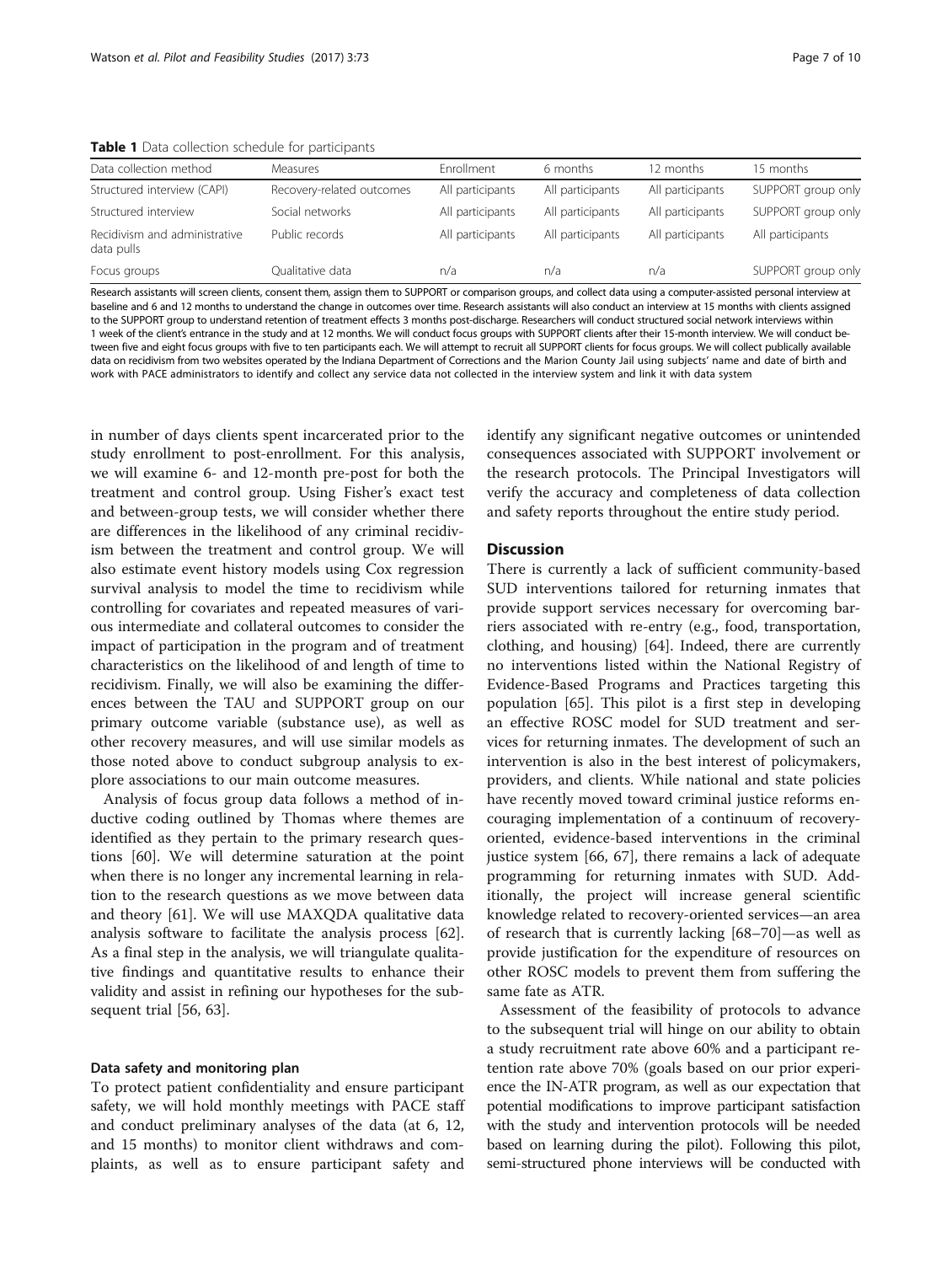<span id="page-7-0"></span>potential adopters of SUPPORT to identify possible barriers and facilitators to the scalability of the intervention [\[71](#page-9-0)]. This will help prepare us for a larger trial that will include multiple service organizations and a more diverse group of subjects (e.g., inclusion of sex offenders). This future work will also include aims investigating implementation and service outcomes that will be necessary for developing strong dissemination and implementation strategies should SUP-PORT be demonstrated effective.

# Trial status

This manuscript was originally submitted for peer review prior to any client recruitment. Client recruitment began on October 23, 2018, and nine clients have been recruited for this pilot as of November 8, 2017.

#### Abbreviations

CAPI: Computer-assisted personal interview; IN-ATR: Indiana Access to Recovery; PACE: Public Advocates in Community Re-Entry; REDCap: Research Electronic Data Capture System; ROSC: Recovery-oriented system of care; SUD: Substance use disorder; SUPPORT: Substance Use Programming for Person-Oriented Recovery and Treatment; TAU: Treatment as usual

#### Acknowledgements

This project is being conducted in collaboration with the Central Indiana Recovery Services Coalition (CIRSC), which includes the following member organizations: Public Advocates in Community Re-Entry, Drug Free Marion County, and Bethlehem House. This project would not be possible without the support of Indiana's Division of Mental Health and Addiction (DMHA), which provided the initial funding for CIRSC's work.

#### Funding

This study is supported by the National Institute on Drug Abuse (R34DA041640). The content of this article is solely the responsibility of the authors and does not represent the official views of the National Institutes of Health.

#### Availability of data and materials

The PIs will have access to the final trial dataset in its entirety. Due to the sensitivity of information related to substance use and small sample size, the dataset will only be available upon request and with contractual agreements. In addition to peer-reviewed publication and professional conferences, study results will be shared with PACE staff and clients and disseminated through issues press releases and issue briefs.

# Ancillary and post-trial care

Not applicable

# Authors' contributions

DPW and BR are the principal investigators for this study. DPW, BR, LR, HX, RE, MS, and JH all contributed significantly to the development of the study design. LR, DPW, and SS reviewed the original grant proposal and transformed it into manuscript form. All authors read and approved the final manuscript.

#### Authors' information

Dr. Dennis P. Watson is an Associate Professor of Social and Behavioral Sciences in the Richard M. Fairbanks School of Public Health, and his research focuses on the development, dissemination, implementation, and evalution of behavioral health policies and programs. Dr. Bradley Ray is an Assistant Professor in the School of Public and Environmental Affairs at IUPUI, and his research focuses on mental health and substance use. Lisa Robison is a project manager with the Fairbanks School of Public Health. Rhiannon Edwards is the Executive Director of Public Advocates in Community Re-Entry. Huiping Xu is an Associate Professor of Biostatistics in the Richard M. Fairbanks School of Public Health. Dr. Michelle P. Salyers is a Professor of Psychology at IUPUI, and her research is on psychiatric rehabilitation, specifically focusing on adults with severe mental illnesses. Dr. James Hill is an

Associate Professor of Computer Science at IUPUI, and his research focuses on the techniques for evaluating and validating quality-of-service. Sarah Shue is a graduate student in the School of Health and Rehabilitation Sciences.

#### Ethics approval and consent to participate

This trial was reviewed by the Indiana University IRB (Protocol 151,173,190).

#### Consent for publication

Not applicable

#### Competing interests

RE is the Executive Director of PACE where the pilot trial will be carried out. RE is included as an author on this paper because she provided information regarding PACE operations that were necessary for the development of the study protocols though she will have no involvement in the analysis of data related to this study. The other authors have no competing interests to declare.

## Publisher's Note

Springer Nature remains neutral with regard to jurisdictional claims in published maps and institutional affiliations.

#### Author details

<sup>1</sup>Department of Social and Behavioral Sciences, Indiana University Fairbanks School of Public Health, 1050 Wishard Blvd, Indianapolis, IN 46202, USA. <sup>2</sup>School of Public and Environmental Affairs, Indiana University-Purdue University Indianapolis, 801 W. Michigan St., Indianapolis, IN 46202, USA. <sup>3</sup>Department of Biostatistics, Indiana University Fairbanks School of Public Health, 410 W. 10th St., Indianapolis, IN 46202, USA. <sup>4</sup>Public Advocates in Community Re-Entry, 2855 N. Keystone Ave, Indianapolis, IN 46218, USA. 5 Department of Psychology, Indiana University-Purdue University Indianapolis, 420 N Blackford St., Indianapolis, IN 46202, USA. <sup>6</sup>Department of Computer Science, Indiana University-Purdue University Indianapolis, 402 N. Blackford, Indianapolis, IN 46202, USA. <sup>7</sup>School of Health and Rehabilitation Sciences, Indiana University-Purdue University Indianapolis, 1050 Wishard Blvd, Indianapolis, IN 46202, USA.

#### Received: 3 July 2017 Accepted: 22 November 2017 Published online: 15 December 2017

#### References

- 1. Carson A, Sabol W. Prisoners in 2011. Washington, DC: US Dep Justice Bur Justice Stat; 2012.
- 2. Mumola C, Karberg J. Drug use and dependence, state and federal prisoners, 2004. Washington: US Dep Justice Bur Justice Stat Spec Rep; 2006.
- Petersilia J. From cell to society: who is returning home? In: Prison reentry and crime in America. New York, NY: Cambridge University Press; 2005. p. 15–49.
- 4. Taxman FS, Perdoni ML, Harrison LD. Drug treatment services for adult offenders: the state of the state. J Subst Abus Treat. 2007;32:239–54.
- 5. Belenko S. The challenges of conducting research in drug treatment court settings. Subst Use Misuse. 2002;37:1635–64.
- 6. Amato L, Davoli M, Perucci C, Ferri M, Faggiano F, Mattick R. An overview of systematic reviews of the effectiveness of opiate maintenance therapies: available evidence to inform clinical practice and research. J Subst Abus Treat. 2005;28:321–9.
- 7. Taxman FS, Pattavina A, Caudy M. Justice reinvestment in the United States: an empirical assessment of the potential impact of increased correctional programming on recidivism. Vict Offenders. 2014;9:50–75.
- 8. Chandler RK, Peters RH, Field G, Juliano-Bult D. Challenges in implementing evidence-based treatment practices for co-occurring disorders in the criminal justice system. Behav Sci Law. 2004;22:431–48.
- 9. Belenko S, Peugh J. Estimating drug treatment needs among state prison inmates. Drug Alcohol Depend. 2005;77:269–81.
- 10. Langan PA, Levin DJ. Recidivism of prisoners, 1994. Fed Sentencing Report. 2002;15:58–65.
- 11. Chandler RK, Fletcher BW, Volkow ND. Treating drug abuse and addiction in the criminal justice system: improving public health and safety. JAMA. 2009; 301:183–90.
- 12. Anthony WA. Recovery from mental illness: the guiding vision of the mental health service system in the 1990s. Psychosoc Rehabil J. 1993;16:11.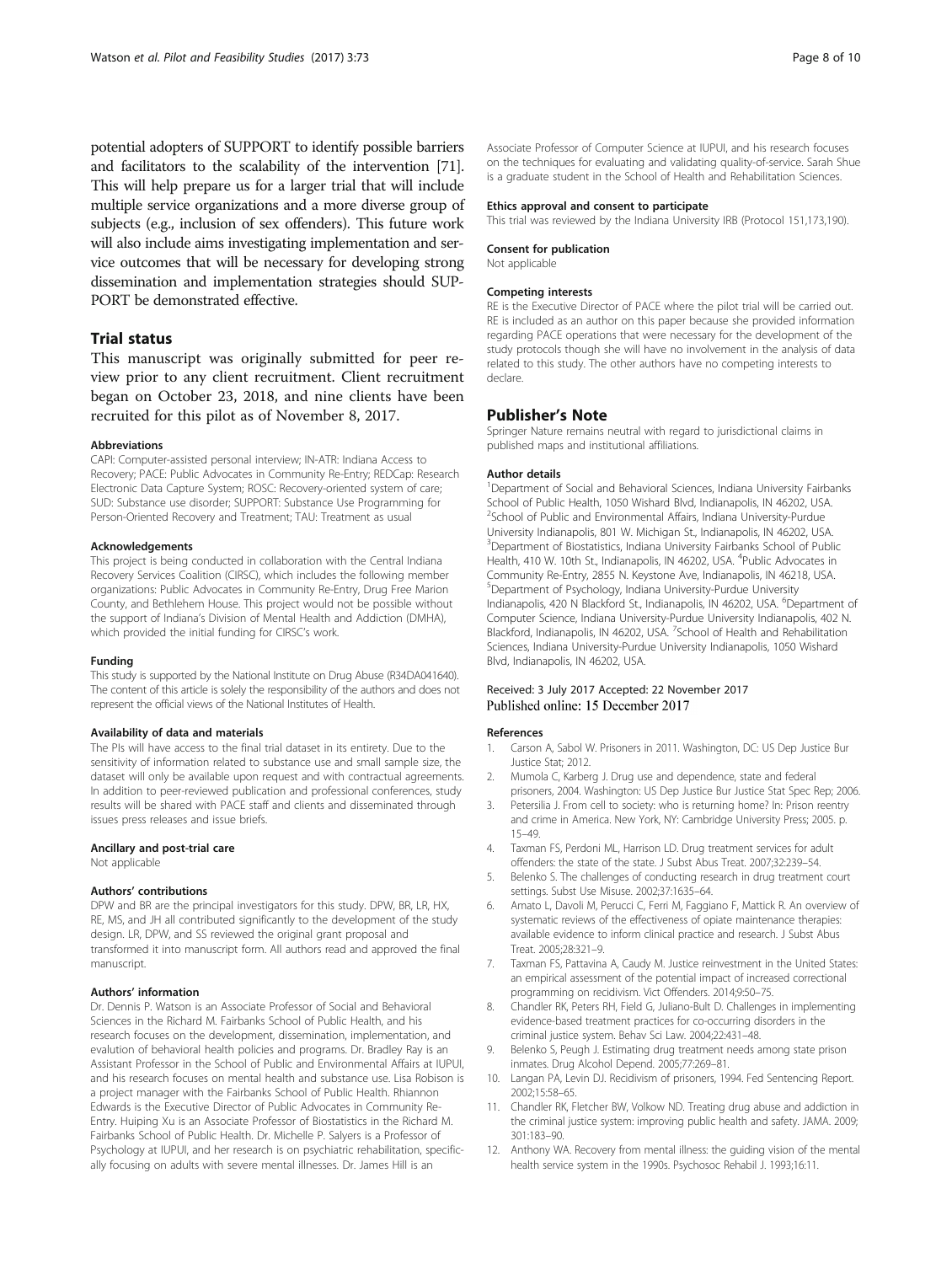- <span id="page-8-0"></span>13. Watson DP, McCranie A, Wright ER. Everything old is new again: recovery and serious mental illness. In: Johnson RJ, Turner RJ, Link BG, editors. Sociology of mental health: Springer International Publishing; 2014. p. 125– 39. [https://doi.org/10.1007/978-3-319-07797-0\\_6.](http://dx.doi.org/10.1007/978-3-319-07797-0_6)
- 14. Deegan PE, Drake RE. Shared decision making and medication management in the recovery process. Psychiatr Serv. 2006;57:1636–9.
- 15. Deegan PE. A web application to support recovery and shared decision making in psychiatric medication clinics. Psychiatr Rehabil J. 2010;34:23–8.
- 16. Copeland ME. Wellness recovery action plan. Occup Ther Ment Health. 2002;17:127–50.
- 17. Aubry T, Nelson G, Tsemberis S. Housing first for people with severe mental illness who are homeless: a review of the research and findings from the at home—chez soi demonstration project. Can J Psychiatry Rev Can Psychiatr. 2015;60:467–74.
- 18. Laudet AB. The road to recovery: where are we going and how do we get there? Empirically driven conclusions and future directions for service development and research. Subst Use Misuse. 2008;43:2001–20.
- 19. O'Connell M, Tondora J, Croog G, Evans A, Davidson L. From rhetoric to routine: assessing perceptions of recovery-oriented practices in a state mental health and addiction system. Psychiatr Rehabil J. 2005;28:378–86.
- 20. Halvorson A, Whitter M. Approaches to recovery-oriented systems of care at the state and local levels: three case studies. J Drug Addict Educ Erad. 2009; 9:313–32.
- 21. Sheedy C, Whitter M. Guiding principles and elements of recovery-oriented systems of care: what do we know from the research? Cent subst abuse treat subst abuse ment health serv Adm. 2009.
- 22. Davidson L, White W, Sells D, Schmutte T, O'Connell M, Bellamy C, et al. Enabling or engaging? The role of recovery support services in addiction recovery. Alcohol Treat Q. 2010;28:391–416.
- 23. White WL, Evans AC. The recovery agenda: the shared role of peers and professionals. Public Health Rev. 2014;35:1–15.
- 24. Laudet AB. What does recovery mean to you? Lessons from the recovery experience for research and practice. J Subst Abus Treat. 2007;33:243–56.
- 25. Laudet AB, White W. What are your priorities right now? Identifying service needs across recovery stages to inform service development. J Subst Abus Treat. 2010;38:51–9.
- 26. Laudet AB, White WL. Recovery capital as prospective predictor of sustained recovery, life satisfaction, and stress among former poly-substance users. Subst Use Misuse. 2008;43:27–54.
- 27. Knopf A. SAMHSA FY 2015 budget: more details revealed in CJ. Alcohol drug abuse wkly. 2014.
- 28. Knopf A. SAMHSA budget would eliminate ATR, encourage MAT and fund naloxone. Alcohol Drug Abuse Wkly. 2015;27:1–3.
- 29. Buchanan V, Watson DP, Freeman S, Brown B, Inman H. Indiana's Access to Recovery program: summative report. Indianapolis, IN: Center for Health Policy; 2013.
- 30. Freeman S, Inman H, Brown B, Watson DP. Formative evaluation of Indiana's Access to Recovery program (ATR). Indianapolis, IN: Center for Health Policy; 2013.
- 31. Ray B, Grommon E, Buchanan V, Brown B, Watson DP. Access to Recovery and recidivism among former prison inmates. Int J Offender Ther Comp Criminol. 2015;61(8):874–93.
- 32. Watson DP. The evolving understanding of recovery: what does the sociology of mental health have to offer? Humanity Soc. 2012;36:290–308.
- 33. White WL. The mobilization of community resources to support long-term addiction recovery. J Subst Abus Treat. 2009;36:146–58.
- 34. Sung H-E, Richter L. Contextual barriers to successful reentry of recovering drug offenders. J Subst Abus Treat. 2006;31:365–74.
- 35. Visher CA, Travis J. Transitions from prison to community: understanding individual pathways. Annu Rev Sociol. 2003;29:89–113.
- 36. Wickizer TM, Mancuso D, Campbell K, Lucenko B. Evaluation of the Washington state Access to Recovery project: effects on Medicaid costs for working age disabled clients. J Subst Abus Treat. 2009;37:240–6.
- 37. Gaumond P, Whitter M. Access to Recovery (ATR) approaches to recoveryoriented systems of care: three case studies. J Drug Addict Educ Erad. 2009;9: 287–311.
- 38. Shadish WR, Cook TD, Campbell DT. Experimental and quasi-experimental designs for generalized causal inference. Houghton Mifflin; 2002.
- 39. Sheldon KM. Creativity and self-determination in personality. Creat Res J. 1995;8:25–36.
- 40. Ryan RM, Plant RW, O'Malley S. Initial motivations for alcohol treatment: relations with patient characteristics, treatment involvement, and dropout. Addict Behav. 1995;20:279–97.
- 41. Indiana Consortium for Mental Health Services Research. Indianapolis network mental health study. ICMHSR: Indiana Consortium for Mental Health Services Research. [http://www.indiana.edu/~icmhsr/inmhs.html.](http://www.indiana.edu/~icmhsr/inmhs.html) Accessed 27 Jan 2014.
- 42. Schwarzer R, Jerusalem M. Generalized self-efficacy scale. In: Weinman J, Wright S, Johnston M, editors. Measures in health psychology: a user's portfolio. Causal and control beliefs. Windsor: NFER-NELSON; 1995.
- PhenX Toolkit, Ver 8.2. 2015.<https://www.phenxtoolkit.org/index.php>. Accessed 5 June 2015.
- 44. Substance Abuse and Mental Health Services Administration. Results from the 2013 national survey on drug use and health: summary of national findings, NSDUH series H-48, HHS publication no. (SMA) 14–4863. Robckville MD Subst Abuse Ment Health Serv Administation. 2014.
- 45. Miller WR, Tonigan JS. Assessing drinkers' motivation for change: the stages of change readiness and treatment eagerness scale (SOCRATES). Psychol Addict Behav. 1996;10:81.
- 46. Burrow-Sanchez JJ, Lundberg KJ. Readiness to change in adults waiting for publicly funded substance abuse treatment. Addict Behav. 2007;32:199–204.
- 47. Mitchell D, Angelone J. Assessing the validity of the stages of change readiness and treatment eagerness scale with treatment-seeking military service members. Mil Med. 2006;171:900–4.
- 48. Centers for Disease Control and Prevention (CDC). Measuring healthy days. Atlanta, GA; 2000.
- 49. Lancaster GA, Dodd S, Williamson PR. Design and analysis of pilot studies: recommendations for good practice. J Eval Clin Pract. 2004;10:307–12.
- Whitehead AL, Julious SA, Cooper CL, Campbell MJ. Estimating the sample size for a pilot randomised trial to minimise the overall trial sample size for the external pilot and main trial for a continuous outcome variable. Stat Methods Med Res. 2016;25:1057–73.
- 51. Sim J, Lewis M. The size of a pilot study for a clinical trial should be calculated in relation to considerations of precision and efficiency. J Clin Epidemiol. 2012;65:301–8.
- 52. Random.org—true random number service. [https://www.random.org/](https://www.random.org). Accessed 28 May 2017.
- 53. Gravlee CC. Mobile computer-assisted personal interviewing with handheld computers: the entry ware system 3.0. Field Methods. 2002;14:322–36.
- Webb PM, Zimet GD, Fortenberry JD, Blythe MJ. Comparability of a computer-assisted versus written method for collecting health behavior information from adolescent patients. J Adolesc Health. 1999;24:383–8.
- 55. Harris PA, Taylor R, Thielke R, Payne J, Gonzalez N, Conde JG. Research electronic data capture (Redcap)—a metadata-driven methodology and workflow process for providing translational research informatics support. J Biomed Inform. 2009;42:377–81.
- 56. Moore CG, Carter RE, Nietert PJ, Stewart PW. Recommendations for planning pilot studies in clinical and translational research. Clin Transl Sci. 2011;4:332–7.
- 57. Wasserman S, Faust K. Social network analysis: methods and applications: Cambridge University Press; 1994.
- 58. Crossley N, Bellotti E, Edwards G, Everett MG, Koskinen J, Tranmer M. Social network analysis for ego-nets: social network analysis for actor-centered networks. Los Angeles, CA: SAGE; 2015.
- 59. EgoNet. SourceForge.<https://sourceforge.net/projects/egonet/>. Accessed 28 May 2017.
- 60. Thomas DR. A general inductive approach for analyzing qualitative evaluation data. Am J Eval. 2006;27:237–46.
- 61. Glaser BG, Strauss AL. The discovery of grounded theory: strategies for qualitative research: Transaction Publishers; 2009.
- 62. VERBI Software consult Sozialforschung GmbH. Berlin, Germany; 1989.
- 63. Creswell JW, Clark VLP. Designing and conducting mixed methods research. Thousand Oaks, CA, US: SAGE Publications; 2007.
- 64. Morani NM, Wikoff N, Linhorst DM, Bratton S. A description of the selfidentified needs, service expenditures and social outcomes of participants of a prisoner-reentry program. Prison J. 2011;91:347–65.
- 65. National Registry of Evidence-Based Programs and Practices (NREPP). SAMHSA's National Registry of Evidence-Based Programs and Practices. 2015. [http://www.samhsa.gov/nrepp.](http://www.samhsa.gov/nrepp)